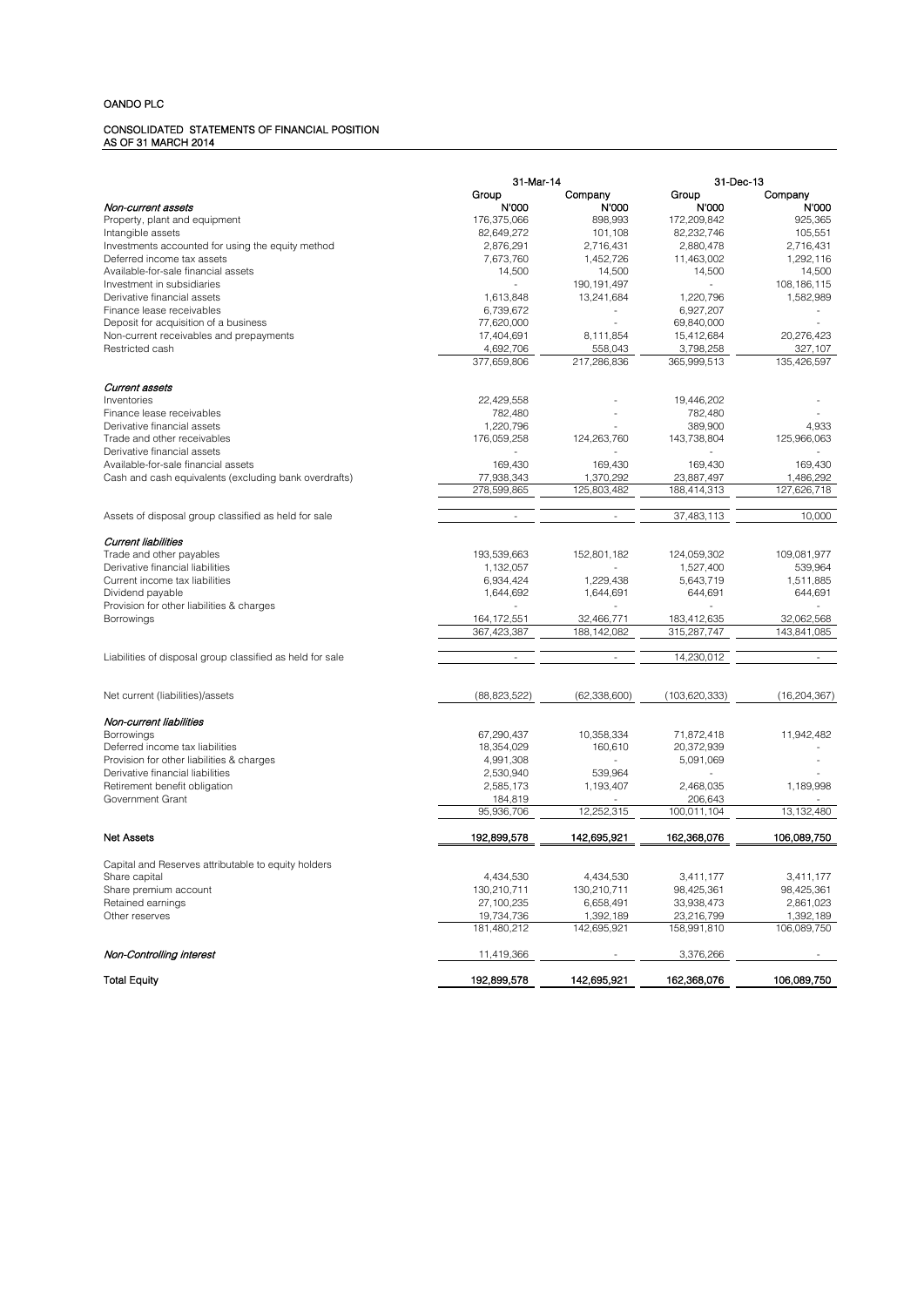#### CONSOLIDATED COMPREHENSIVE INCOME STATEMENTS FOR THE PERIOD ENDED 31 MARCH, 2014

|                                                                    | 31-Mar-14     |               | 31-Mar-13     |               |
|--------------------------------------------------------------------|---------------|---------------|---------------|---------------|
|                                                                    | Group         | Company       | Group         | Company       |
|                                                                    | N'000         | N'000         | N'000         | N'000         |
| Turnover                                                           | 85,268,821    |               | 121,061,351   |               |
| Cost of sales                                                      | (70.806.995)  |               | (108,013,010) | З             |
| Gross profit                                                       | 14.461.826    |               | 13.048.341    | 3             |
| Selling and marketing costs                                        | (1,265,208)   |               | (223, 207)    |               |
| Administrative expenses                                            | (9,580,361)   | (3, 162, 333) | (8, 176, 558) | (164, 059)    |
| Other operating income                                             | 1,040,433     | 9,607,353     | 1,193,411     | 50,922        |
| Operating profit                                                   | 4,656,690     | 6,445,020     | 5,841,987     | (113, 134)    |
| Finance income                                                     | 1,867,147     | 942,235       | 2,197,816     | 1,958,325     |
| Finance costs                                                      | (6, 578, 546) | (3,514,788)   | (3,749,929)   | (1, 229, 595) |
| Net finance (costs)/income                                         | (4, 711, 399) | (2,572,553)   | (1,552,113)   | 728,730       |
| Share of loss of investments accounted for using the equity method | (4, 186)      |               |               |               |
| Profit before taxation                                             | (58, 895)     | 3,872,467     | 4.289.875     | 615,596       |
| Taxation                                                           | (2,657,733)   | (75,000)      | (1,841,399)   | (50,000)      |
| Profit after taxation                                              | (2,716,628)   | 3,797,467     | 2,448,476     | 565,596       |
| Attributable to:                                                   |               |               |               |               |
| Equity holders of the company                                      | (2,316,506)   | 3,797,467     | 2,416,850     | 565,596       |
| Non-Controlling interests                                          | (400, 122)    |               | 31.626        |               |
|                                                                    | (2,716,628)   | 3,797,467     | 2.448.476     | 565,596       |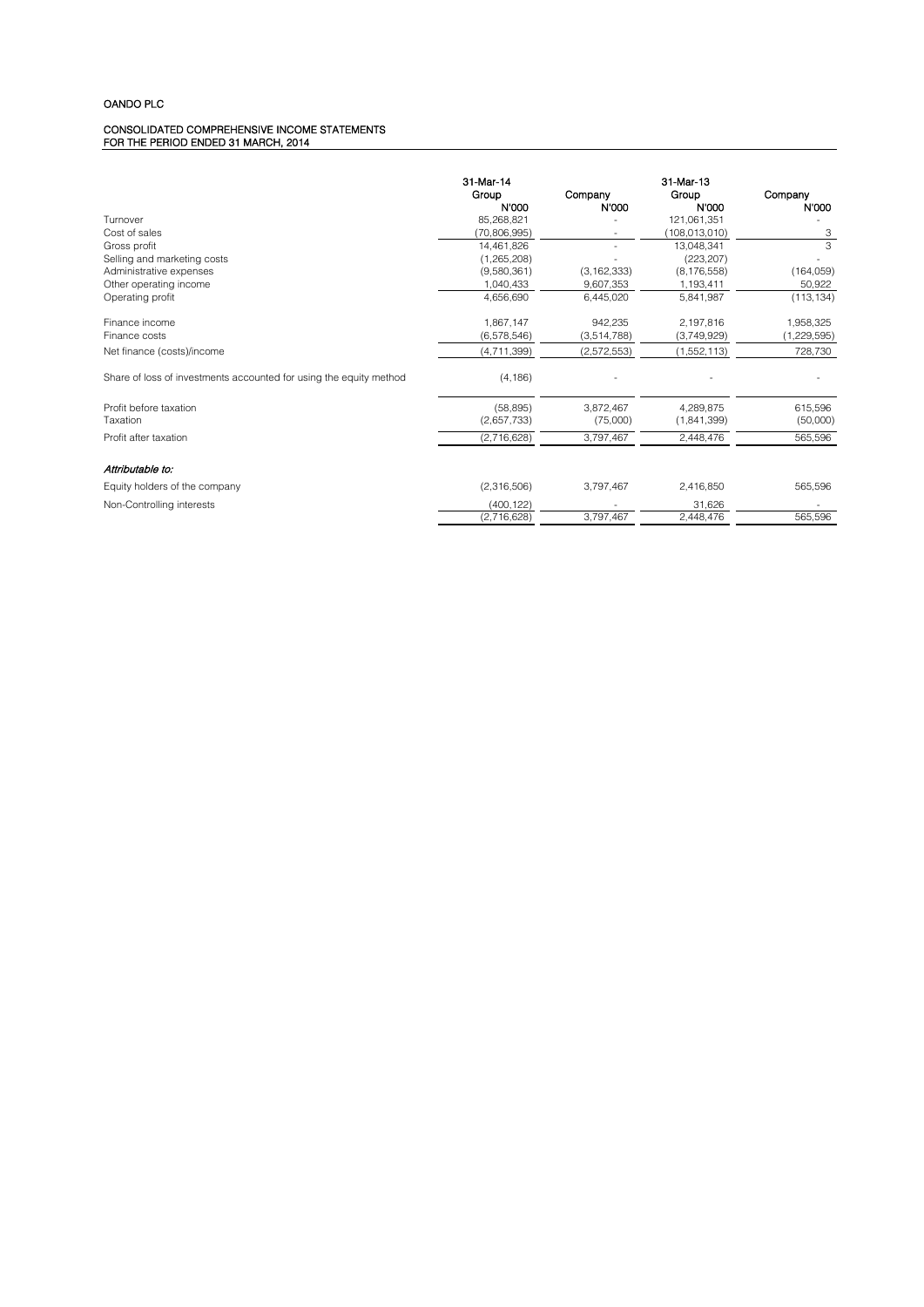#### CONSOLIDATED STATEMENTS OF OTHER COMPREHENSIVE INCOME FOR THE PERIOD ENDED 31 MARCH, 2014

|                                                                                              | 31-Mar-14      |                  | 31-Mar-13      |                  |
|----------------------------------------------------------------------------------------------|----------------|------------------|----------------|------------------|
|                                                                                              | Group<br>N'000 | Company<br>N'000 | Group<br>N'000 | Company<br>N'000 |
| Profit for the period                                                                        | (2,716,628)    | 3.797.467        | 2,448,476      | 565.596          |
| Other comprehensive income:<br>Items that may be subsequently reclassified to profit or loss |                |                  |                |                  |
| Currency translation differences                                                             | 439.428        |                  |                |                  |
| Fair value (loss)/gains on available for sale investment                                     |                |                  |                |                  |
| Deferred tax on fair value loss/(gains) on available for sale investment                     | 439,428        |                  |                |                  |
| Total comprehensive income for the period                                                    | (2,277,200)    | 3,797,467        | 2,448,476      | 565,596          |
| Attributable to:                                                                             |                |                  |                |                  |
| Owners of the parent                                                                         | (1,904,814)    | 3.797.467        | 2.416.850      | 565.596          |
| Non controlling interest                                                                     | (372, 386)     |                  | 31.626         |                  |
|                                                                                              | (2,277,200)    | 3,797,467        | 2,448,476      | 565,596          |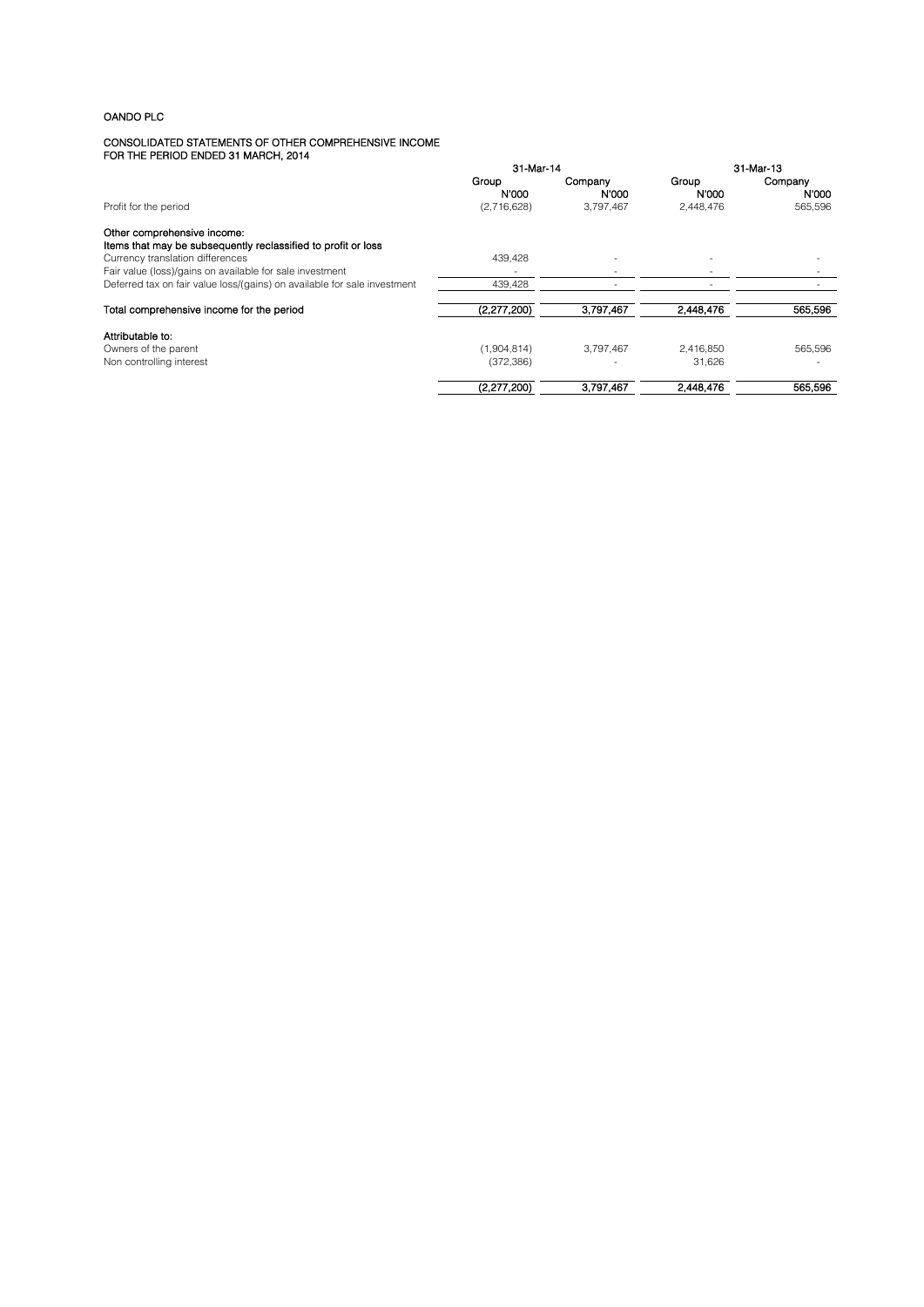#### STATEMENT OF CASH FLOWS FOR THE PERIOD ENDED 31 MARCH, 2014

|                                                                       | 31-Mar-14      |                | 31-Dec-13      |                |
|-----------------------------------------------------------------------|----------------|----------------|----------------|----------------|
|                                                                       | Group          | Company        | Group          | Company        |
|                                                                       | N'000          | N'000          | <b>N'000</b>   | N'000          |
| Cash flows from operating activities                                  | 52,610,092     | 59,310,650     | 62,077,587     | 51,587,299     |
| Interest paid                                                         | (6,433,003)    | (3,514,788)    | (23,946,790)   | (14,006,268)   |
| Income tax paid                                                       | (532, 276)     | (357, 447)     | (5,242,530)    | (304, 348)     |
| Net cash from/(used in) operating activities                          | 45,644,813     | 55,438,415     | 32,888,267     | 37,276,683     |
| Cash flows from investing activities                                  |                |                |                |                |
| Purchases of property plant and equipment                             | (7, 513, 245)  | (36, 413)      | (43,902,237)   | (241, 602)     |
| Acquisition of subsidiary, net of cash                                |                | (92, 433, 089) |                |                |
| Disposal of subsidiary, net of cash                                   | 4,575,031      | 4,575,031      | 1,392,902      | 1,396,800      |
| Deposit for acquisition of a business                                 | (7,780,000)    |                | (2,328,000)    | (22, 819, 675) |
| Acquisition of software                                               | (11,697)       |                | (325, 720)     | (61, 372)      |
| Purchase of intangible exploration assets                             | (481, 648)     |                | (1,485,410)    |                |
| Payments relating to pipeline construction                            |                |                | (346, 363)     |                |
| Proceeds from sale of property plant and equipment                    |                |                | 1,066,367      | 16,098         |
| Interest received                                                     | 1,867,147      | 942,235        | 4,124,929      | 8,169,621      |
|                                                                       |                |                |                |                |
| Cash used in by investing activities                                  | (9,344,412)    | (86,952,236)   | (41,803,532)   | (13,540,130)   |
| Cash flows from financing activities                                  |                |                |                |                |
| Net proceeds from long term borrowings                                |                | 1,076,192      | 539.476        |                |
| Net repayment of long term borrowings                                 | (925, 133)     |                |                | (25,996,272)   |
| Proceeds from issue of shares                                         | 32,808,703     | 32,808,703     | 51,178,294     | 51,178,293     |
| Proceeds from private placement                                       | 7,762,000      |                |                | $\frac{1}{2}$  |
| Net proceeds from other short term borrowings                         |                | 404,203        |                |                |
| Net repayment of other short term borrowings                          | (17, 343, 828) | ÷,             | (13,085,396)   | (42, 195, 113) |
| Dividend paid                                                         |                |                | (5, 116, 766)  | (5, 116, 766)  |
| Restricted cash                                                       | (894, 448)     | (230, 936)     | 254,792        | (3, 107)       |
| Net cash from/(used in) financing activities                          | 21,407,294     | 34,058,162     | 33,770,400     | (22, 132, 965) |
| Net change in cash and cash equivalents                               | 57,707,694     | 2,544,340      | 24,855,135     | 1,603,589      |
| Cash and cash equivalents and bank overdrafts at the beginning of the | (10, 331, 129) | (5,430,478)    | (35, 129, 477) | (7,034,067)    |
| Exchange gains/(losses) on cash and cash equivalents                  |                |                | (56, 787)      |                |
| Cash and cash equivalents at end of the year                          | 47,376,565     | (2,886,138)    | (10, 331, 129) | (5,430,478)    |
|                                                                       |                |                |                |                |
| Cash at year end is analysed as follows:                              |                |                |                |                |
| Cash and bank balance as above                                        | 77,938,343     | 1,370,292      | 23,887,497     | 1,486,292      |
| Bank overdrafts (Note 25)                                             | (30, 561, 778) | (4,256,430)    | (34, 218, 626) | (6,916,770)    |
|                                                                       | 47,376,565     | (2,886,138)    | (10, 331, 129) | (5,430,478)    |